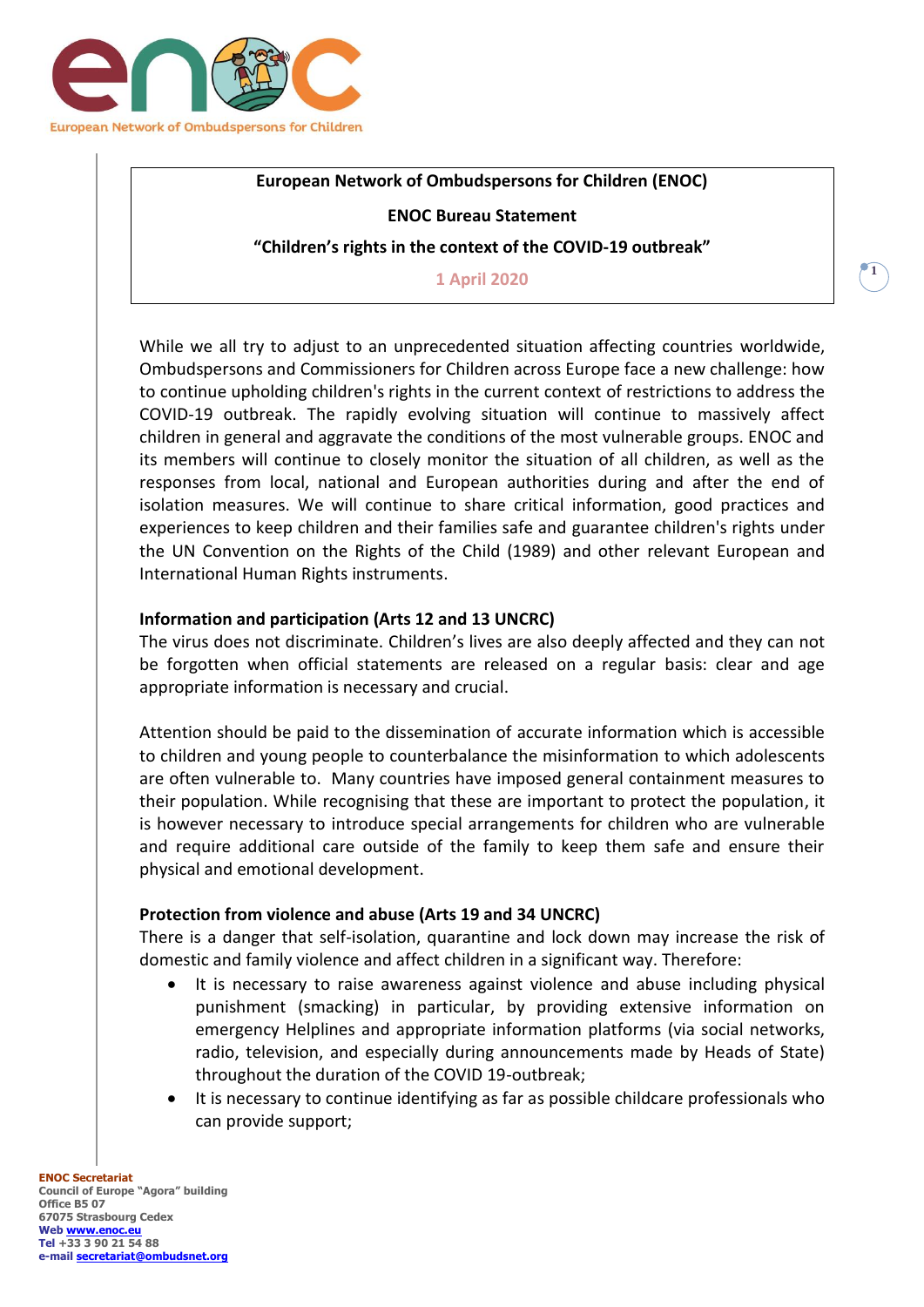

 Recognising the important role that schools play in the care and protection of children, consideration should be given to maintaining school provision for those children most at risk.

**Rights to health and development, to benefit from social security, and an adequate standard of living (Arts 24, 26, and 27 UNCRC)**

 Parents must be assisted as much as possible during this period: they should be provided with advice and support via telephone and other platforms;

**2**

- Particularly vulnerable families should benefit from family allowances or food which are no longer provided by school canteens;
- Measures must be put in place to address insecure housing, food insecurity and other aspects of poverty which are exacerbated by the current crisis.

# **Education (Arts 28 and 29 UNCRC)**

ENOC welcomes the fact that most countries have put in place home-learning platforms. If the right to education is a fundamental right, the education sector and governments should assess the feasibility for affected families to create a home learning environment and to support their children in the learning process (lack of IT equipment, no internet connection, home working parents, non-access to reading, disparities in learning levels, etc.). Home schooling should not put additional pressure on families in the current anxiety-provoking time.

We are also particularly concerned about the impact of the COVID-19 crisis on children in the child protection system and on care professionals. The containment measures and the current anxiety-provoking context are likely to exacerbate already tense situations, and weaken this already vulnerable group of children. Children in care should be guaranteed continuous schooling, supervision and access to some leisure activities. In addition to that:

- Effective coordination must be set up at local and national level and contact information of coordinators and advice lines disseminated;
- It is essential to ensure as much as possible the continuity of follow-up measures, required by a child protection plan. Support measures provided to families, to children with disabilities, or psychological support to children must be maintained or even reinforced, if necessary via video calls;
- The protection of children and staff must be ensured by providing all the necessary prevention equipment to care centres and homes (masks, hydro alcoholic gel);
- Clear information must be available to children, to foster families and professionals, in particular regarding referrals and hotlines during the outbreak;
- Particular attention must be paid to children in care accommodated in hotels who are, in fact, particularly isolated;
- When links with the family are authorised by the court, it is necessary to guarantee the maintenance of family links, including by video calls;

**ENOC Secretariat Council of Europe "Agora" building Office B5 07 67075 Strasbourg Cedex Web [www.enoc.eu](http://www.enoc.eu/) Tel +33 3 90 21 54 88 e-mail [secretariat@ombudsnet.org](mailto:secretariat@ombudsnet.org)**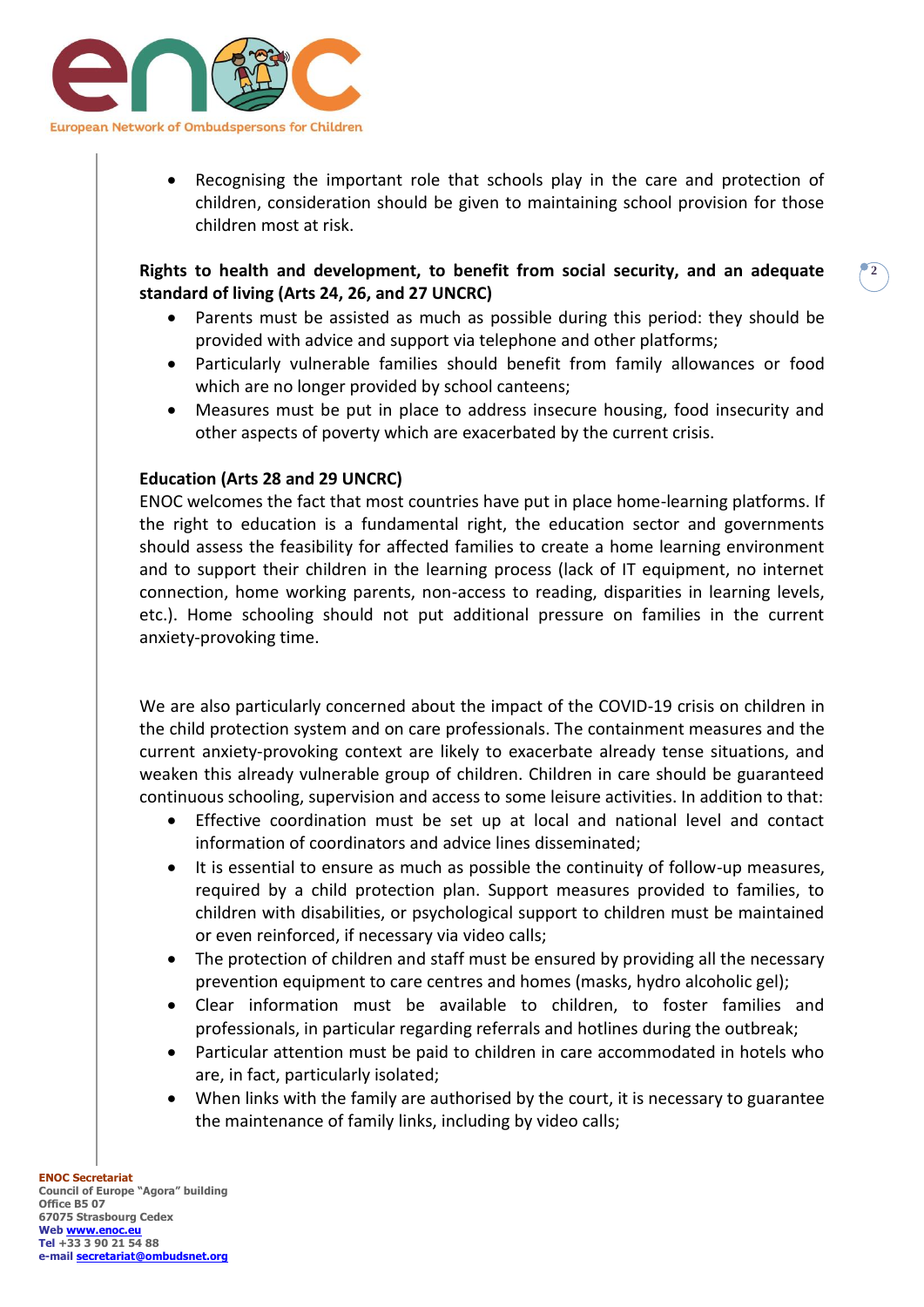

- It is necessary to make available additional assistance to child welfare professionals, whether by providing childcare solutions for their children or by providing them with psychological support;
- No children should be returned prematurely to families with the aim of alleviating the child protection system. It is important to carry out thorough assessment of every case and follow the same requirements;

**3**

- When a child is infected, confinement in a suitable place is paramount. Clear instructions and protocols must therefore be set up and followed;
- Providing continuous support to young people in care who reach majority must remain the rule.

It is also necessary to secure shelter to all street children as well as to all unaccompanied children in appropriate reception places. Field activities of non-profit organisations must be maintained and workers must be provided with the necessary protective equipment. Safe accommodation must be made available, immediately, to any family or child living on the street.

In a context of drastic decrease of international flights, the expulsion of migrants, including asylum seekers, caught in immigration detention centres and waiting zones is no longer possible in a short term. Therefore, the detention measure itself has no legal basis since detention is only possible in view of imminent expulsion. ENOC has also repeatedly and explicitly expressed its firm opposition to any form of detention of children based on their immigration status, even as a last resort<sup>1</sup>. ENOC continues to raise concerns regarding maintaining migrant children and families in detention which in the current context is not only a risk for their health and that of staff, but also an illegal deprivation of liberty and a violation of various children's rights protected by international law (in particular UNCRC Art. 2, 3, 37 and the European Convention on Human Rights Art.3 and 5).

Some maternity units have indicated that they refuse to allow women to be accompanied during childbirth in an attempt to contain the spread of COVID-19. The emotional security of the future mother is essential to ensure her well-being and therefore to guarantee the well-being of their baby. Arrangements must be put in place to ensure that women are able to access support during childbirth. Particular attention should also be paid to early childhood development. Young mothers should be supported in the first months. It is necessary to ensure continuity of care, if necessary by adapting it to the context, in order to guarantee the development of the newborn.

**ENOC Secretariat Council of Europe "Agora" building Office B5 07 67075 Strasbourg Cedex Web [www.enoc.eu](http://www.enoc.eu/) Tel +33 3 90 21 54 88 e-mail [secretariat@ombudsnet.org](mailto:secretariat@ombudsnet.org)**

 $\overline{a}$ 

<sup>&</sup>lt;sup>1</sup> European Network of Ombudspersons for Children (ENOC) Position Statement on "Ending detention of [children for immigration purposes"](http://enoc.eu/wp-content/uploads/2019/10/ENOC-statement-on-ending-child-immigration-detention-FV.pdf) Adopted by the 23rd ENOC General Assembly, 27 September 2019, Belfast.